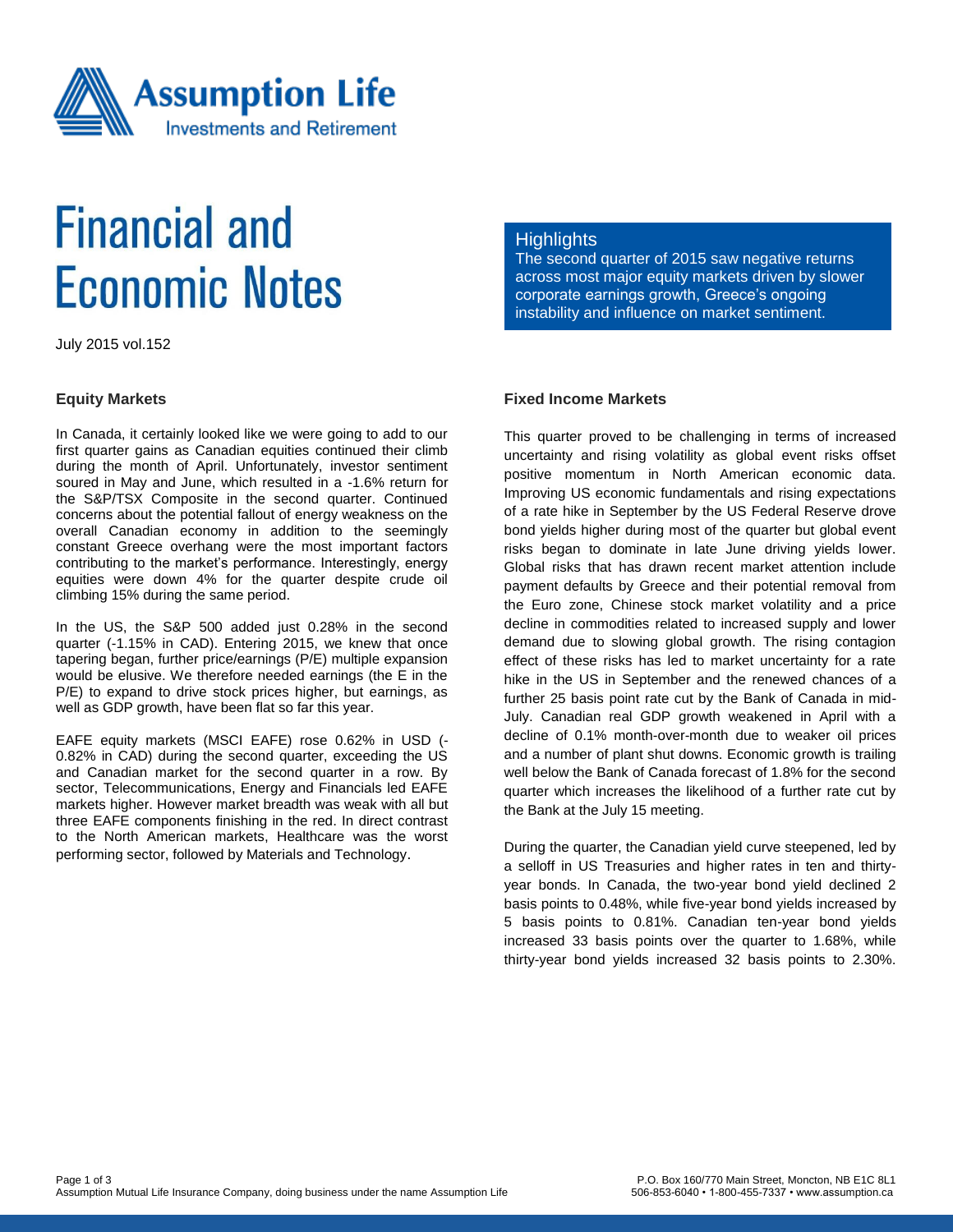

# **Financial and Economic Notes**

# **Assumption Life Investment Funds**

Applicable for Registered Pension Plan clients only

#### **Gross returns as of June 30, 2015**

| <b>FUNDS</b>                                     | 1 MTH<br>%       | <b>YTD</b><br>%  | 1 year<br>%      | 2 years<br>%     | 3 years<br>% | 4 years<br>%     | 5 years<br>%     |  |  |  |
|--------------------------------------------------|------------------|------------------|------------------|------------------|--------------|------------------|------------------|--|--|--|
| <b>ASSUMPTION / LOUISBOURG FUNDS</b>             |                  |                  |                  |                  |              |                  |                  |  |  |  |
| <b>Balanced Fund - RPP</b>                       | $-1.6$           | 4.1              | 5.2              | 11.8             | 11.3         | 8.0              | 9.0              |  |  |  |
| Multi-Index                                      | $-1.7$           | $\overline{4.4}$ | 7.6              | 12.5             | 11.3         | 8.6              | 9.5              |  |  |  |
| <b>Canadian Dividend Fund</b>                    | $-2.7$           | 0.9              | $-7.7$           | 10.4             | 11.2         | 6.7              | 11.3             |  |  |  |
| S&P / TSX Index                                  | $-2.8$           | 0.9              | $-1.2$           | 12.8             | 11.1         | $\overline{5.3}$ | 8.3              |  |  |  |
| <b>U.S. Equity Fund (\$CAN)</b>                  | $-2.6$           | 10.2             | 22.4             | 28.5             | 25.5         | 21.0             | 20.5             |  |  |  |
| S&P 500 Index (\$ CAN)                           | $-1.9$           | 9.1              | 25.9             | 25.9             | 25.5         | 21.8             | 21.2             |  |  |  |
| <b>Money Market Fund</b>                         | 0.0              | 0.3              | 0.7              | 0.7              | 0.7          | 0.8              | 0.8              |  |  |  |
| SCM 91 Day T-Bills                               | 0.1              | 0.4              | 0.9              | 0.9              | 1.0          | 1.0              | 0.9              |  |  |  |
| <b>Canadian Equity Fund</b>                      | $-2.9$           | $-0.2$           | $-13.4$          | 8.5              | 8.3          | 2.7              | 6.4              |  |  |  |
| S&P / TSX Index                                  | $-2.8$           | 0.9              | $-1.2$           | 12.8             | 11.1         | 5.3              | 8.3              |  |  |  |
| <b>Fixed Income Fund</b>                         | $-0.5$           | $\overline{2.3}$ | $\overline{5.7}$ | $\overline{5.7}$ | 4.0          | $\overline{5.3}$ | $\overline{5.3}$ |  |  |  |
| <b>SCM Universe Bond Index</b>                   | $-0.6$           | 2.4              | 6.3              | $\overline{5.8}$ | 3.8          | $\overline{5.2}$ | 5.1              |  |  |  |
| <b>Growth Portfolio</b>                          | $-2.0$           | 6.1              | 4.9              | 16.2             | 16.8         | 10.4             | n/a              |  |  |  |
| Multi-Index                                      | $-2.5$           | 5.1              | 6.4              | 16.0             | 15.2         | 9.5              | n/a              |  |  |  |
| <b>Balanced Growth Portfolio</b>                 | $-1.8$           | $\overline{5.5}$ | 5.2              | 14.3             | 14.4         | 9.5              | n/a              |  |  |  |
| Multi-Index                                      | $-2.1$           | 4.3              | 6.1              | 13.4             | 12.4         | 8.4              | n/a              |  |  |  |
| <b>Balanced Portfolio</b>                        | $-1.4$           | 4.7              | 6.1              | 11.9             | 11.3         | 8.5              | n/a              |  |  |  |
| Multi-Index                                      | $-1.6$           | 3.7              | 6.1              | 10.8             | 9.4          | 7.3              | n/a              |  |  |  |
| <b>Conservative Portfolio</b>                    | $-0.9$           | 3.5              | 4.6              | 8.6              | 7.5          | 6.8              | n/a              |  |  |  |
| Multi-Index                                      | $-1.0$           | 3.0              | 6.0              | 8.1              | 6.5          | 6.1              | n/a              |  |  |  |
| <b>Canadian Small Capitalization Equity Fund</b> | $-2.4$           | $\overline{2.0}$ | $-15.3$          | 10.7             | 12.5         | $\overline{4.8}$ | 9.1              |  |  |  |
| BMO NB Small Cap Weighted Index                  | $-3.5$           | 1.1              | $-16.4$          | 6.7              | 4.1          | $-2.4$           | 3.2              |  |  |  |
| <b>Momentum Fund</b>                             | $-3.2$           | $\overline{3.3}$ | $-8.6$           | 8.2              | 10.6         | 1.6              | 7.5              |  |  |  |
| S&P / TSX Index                                  | $-2.8$           | 0.9              | $-1.2$           | 12.8             | 11.1         | 5.3              | 8.3              |  |  |  |
| <b>FIDELITY FUNDS</b>                            |                  |                  |                  |                  |              |                  |                  |  |  |  |
| <b>Canadian Opportunities Fund</b>               | $-1.6$           | 4.0              | 11.2             | 15.3             | 15.0         | 9.7              | 12.7             |  |  |  |
| S&P / TSX Small and Mid Cap Combined Index       | $-2.6$           | 1.8              | $-6.2$           | 10.2             | 9.2          | 4.2              | 8.7              |  |  |  |
| <b>True North Fund</b>                           | $-1.9$           | 2.8              | 9.0              | 16.7             | 17.4         | 11.6             | 13.1             |  |  |  |
| S&P / TSX Index                                  | $-2.8$           | 0.9              | $-1.2$           | 12.8             | 11.1         | 5.3              | 8.3              |  |  |  |
| <b>International Growth Fund</b>                 | $-2.2$           | 16.4             | 21.0             | 21.6             | 20.5         | 12.5             | 13.9             |  |  |  |
| <b>MSCI EAFE Index</b>                           | $-2.8$           | 13.7             | 12.3             | 18.4             | 19.8         | 11.9             | 13.2             |  |  |  |
| <b>Europe Fund</b>                               | $-2.7$           | 14.9             | 11.3             | 19.0             | 20.9         | 13.7             | 15.9             |  |  |  |
| <b>MSCI</b> Europe Index                         | $-3.1$           | 11.9             | 8.2              | 18.9             | 20.2         | 11.3             | 13.6             |  |  |  |
| <b>American Disciplined Equity Fund</b>          | $-0.7$           | 12.7             | 31.6             | 29.9             | 27.7         | 21.9             | 21.3             |  |  |  |
| S&P 500 Index (\$CAN)                            | $-1.9$           | 9.1              | 25.9             | 25.9             | 25.5         | 21.8             | 21.2             |  |  |  |
| <b>NorthStar Fund</b>                            | $\overline{1.2}$ | 16.7             | 22.8             | 26.3             | 28.7         | 19.9             | 19.6             |  |  |  |
| <b>MSCI World Index</b>                          | $-2.3$           | 10.6             | 18.9             | 22.0             | 22.3         | 16.4             | 16.8             |  |  |  |
| <b>Monthly Income Fund</b>                       | $-1.2$           | 2.7              | 7.0              | 10.4             | 10.8         | 9.6              | 11.3             |  |  |  |
| Multi-Index                                      | $-1.7$           | 4.4              | 7.6              | 12.5             | 11.3         | 8.6              | 9.5              |  |  |  |
| <b>Canadian Asset Allocation Fund</b>            | $-1.9$           | 2.8              | 4.6              | 12.8             | 10.9         | 7.3              | 8.7              |  |  |  |
| Multi-Index                                      | $-1.7$           | 4.4              | 7.6              | 12.5             | 11.3         | 8.6              | 9.5              |  |  |  |
| <b>Far East Fund</b>                             | $-2.5$           | 19.2             | 28.5             | 22.9             | 19.6         | n/a              | n/a              |  |  |  |
| MSCI AC FE ex Jap (G)                            | $-4.0$           | 14.2             | 22.1             | 19.5             | 17.3         | $\overline{n}/a$ | n/a              |  |  |  |